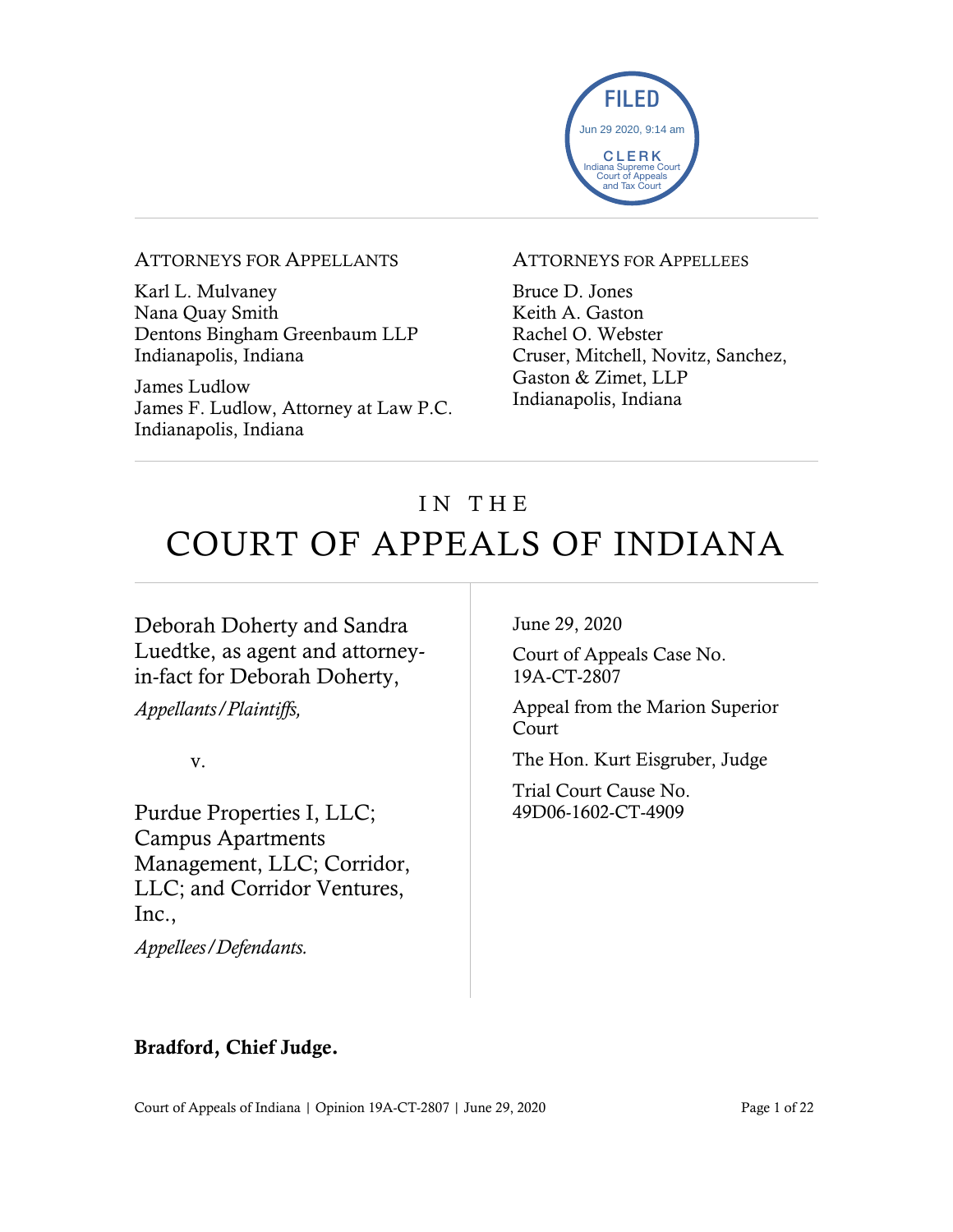### Case Summary

- [1] Deborah Doherty suffers from hydrocephalus, a condition in which fluid accumulates on her brain, and has been receiving Social Security benefits related to her condition since 2010. In February of 2014, Doherty slipped and fell on snow-covered stairs outside of her West Lafayette apartment building, which was owned and operated by Purdue Properties I, LLC; Campus Apartments Management, LLC; Corridor, LLC; and Corridor Ventures, Inc. (collectively, "Purdue"). In February of 2016, Doherty and her mother Sandra Luedke (collectively, "Appellants") sued Purdue for negligence, claiming that Doherty had suffered a traumatic brain injury ("TBI") in her fall. In September of 2018, Appellants sought leave to amend their complaint to add a request for punitive damages, which request the trial court ultimately denied.
- [2] Meanwhile, Purdue had requested production of, *inter alia*, Doherty's Social Security Administration ("SSA") records. After Appellants refused to produce the SSA records, Purdue sought and obtained an order to compel them to request the release of records related to her hydrocephalus. When Appellants refused to comply with the trial court's order to compel, Purdue moved for a rule to show cause why they should not be held in contempt or sanctioned. After a hearing, the trial court ordered Appellants' complaint dismissed as a sanction for their refusal to comply with its order to compel. Appellants contend that the trial court abused its discretion in dismissing their complaint because (1) Purdue failed to establish that Doherty's SSA records were necessary to its defense; (2) federal law prevents the trial court from ordering

Court of Appeals of Indiana | Opinion 19A-CT-2807 | June 29, 2020 Page 2 of 22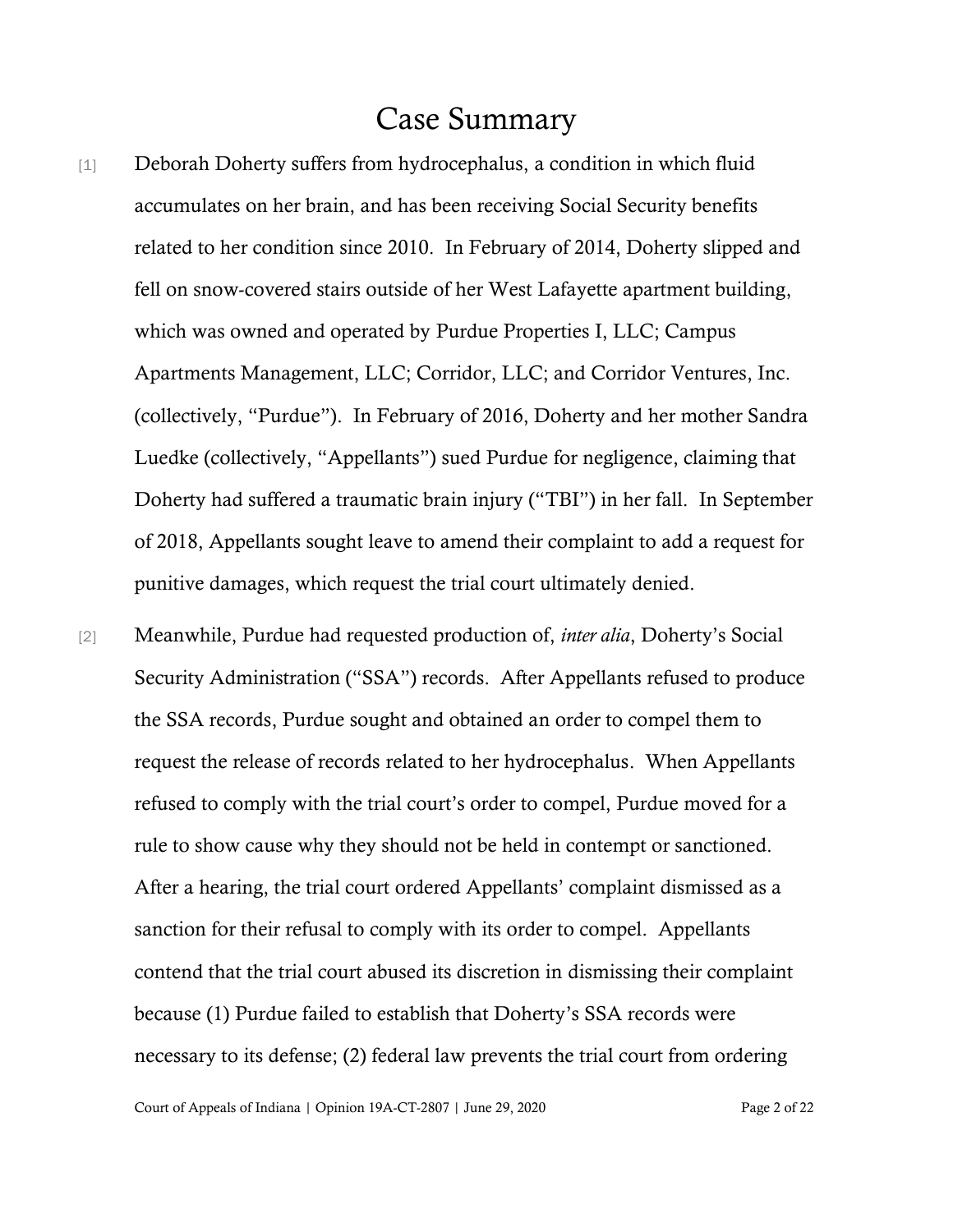Appellants to request the release of the records; (3) even if the trial court had the authority to order them to request the release of the SSA records, dismissal was an inappropriate sanction for refusing to do so; and (4) the trial court abused its discretion in denying them leave to amend their complaint. Because we disagree with Appellants' first three contentions and conclude that their fourth is moot, we affirm.

## Facts and Procedural History

- [3] Doherty, born in 1969, suffers from congenital hydrocephalus, a condition in which excess cerebrospinal fluid builds up within the fluid-containing cavities or ventricles of the brain. Symptoms of hydrocephalus that may be seen in adults include headache, difficulty remaining awake, loss of coordination or balance, bladder control issues, and impaired vision and cognition. Doherty began living independently in Texas in 2003, but around 2005 Doherty began having difficulty managing her money, a job, her apartment, and other aspects of living independently. In early 2008, Doherty returned to Indiana and, on February 29, underwent a neuropsychological evaluation performed by Dr. Jill Salem, Ph.D., HSPP. After Doherty's evaluation by Dr. Salem and upon her advice, Luedke applied for disability benefits for Doherty with the SSA. The SSA approved the application for disability benefits in 2010.
- Court of Appeals of Indiana | Opinion 19A-CT-2807 | June 29, 2020 Page 3 of 22 [4] At approximately 7:45 a.m. on February 18, 2014, Doherty left the West Lafayette apartment building in which she had been living for five years, which building was owned and operated by Purdue. The door used by Doherty led to a set of five stairs leading up that were covered with packed snow. As Doherty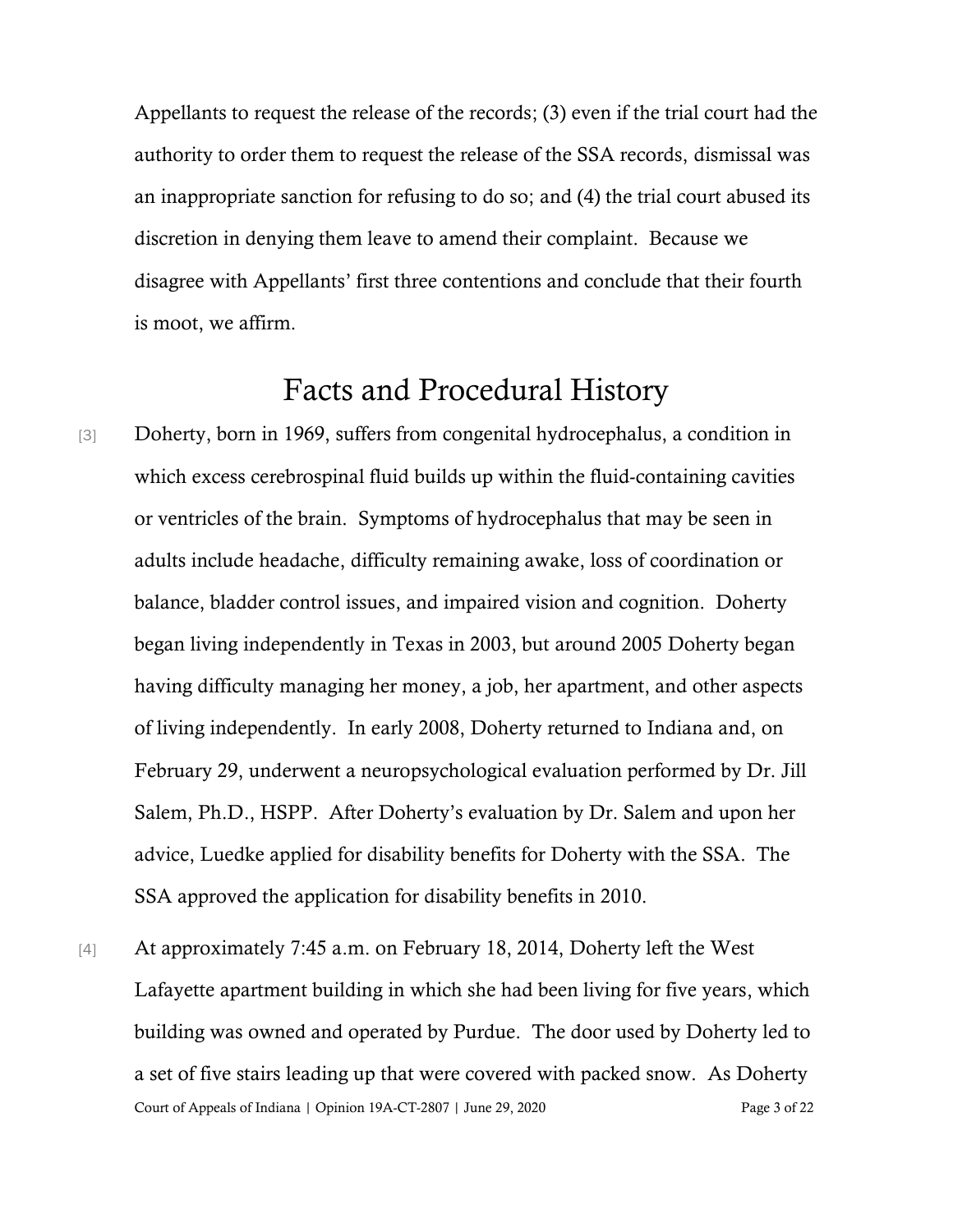attempted to climb the stairs, she lost her footing, fell backwards, and hit her head on the door frame. On February 10, 2016, Appellants filed suit against Purdue alleging, *inter alia*, negligence on the part of Purdue and that Doherty's fall had caused a TBI. Appellants claimed that Doherty's alleged accidentrelated TBI had caused significant cognitive and physical deficiencies that were not present before her fall.

- [5] On September 21, 2018, Appellants sought leave to amend their complaint to add a request for punitive damages based on the allegation that Purdue's actions had exhibited a conscious disregard for the safety of its residents. Although the trial court initially granted Appellants leave to amend their complaint, on October 15, 2018, the trial court granted Purdue's motion to reconsider, withdrawing its leave.
- [6] Meanwhile, Purdue had sought discovery of Doherty's medical records before and after her fall. On March 4, 2016, Appellants provided Purdue with a compact disc containing a number of Doherty's medical records from before and after the fall. The medical records were not made part of the record below, and it is unknown how many related to treatment for Doherty's hydrocephalus. At some point, Purdue requested that Appellants sign a request prepared by it to release Doherty's SSA records. Appellants refused to sign the release, and, on February 27, 2019, Purdue moved to compel discovery.
- Court of Appeals of Indiana | Opinion 19A-CT-2807 | June 29, 2020 Page 4 of 22 [7] On April 15, 2019, the trial court held a hearing on Purdue's motion to compel. At the hearing, Purdue argued that discovery had left a gap from 2008 to 2015 regarding medical records for Doherty's hydrocephalus and that her SSA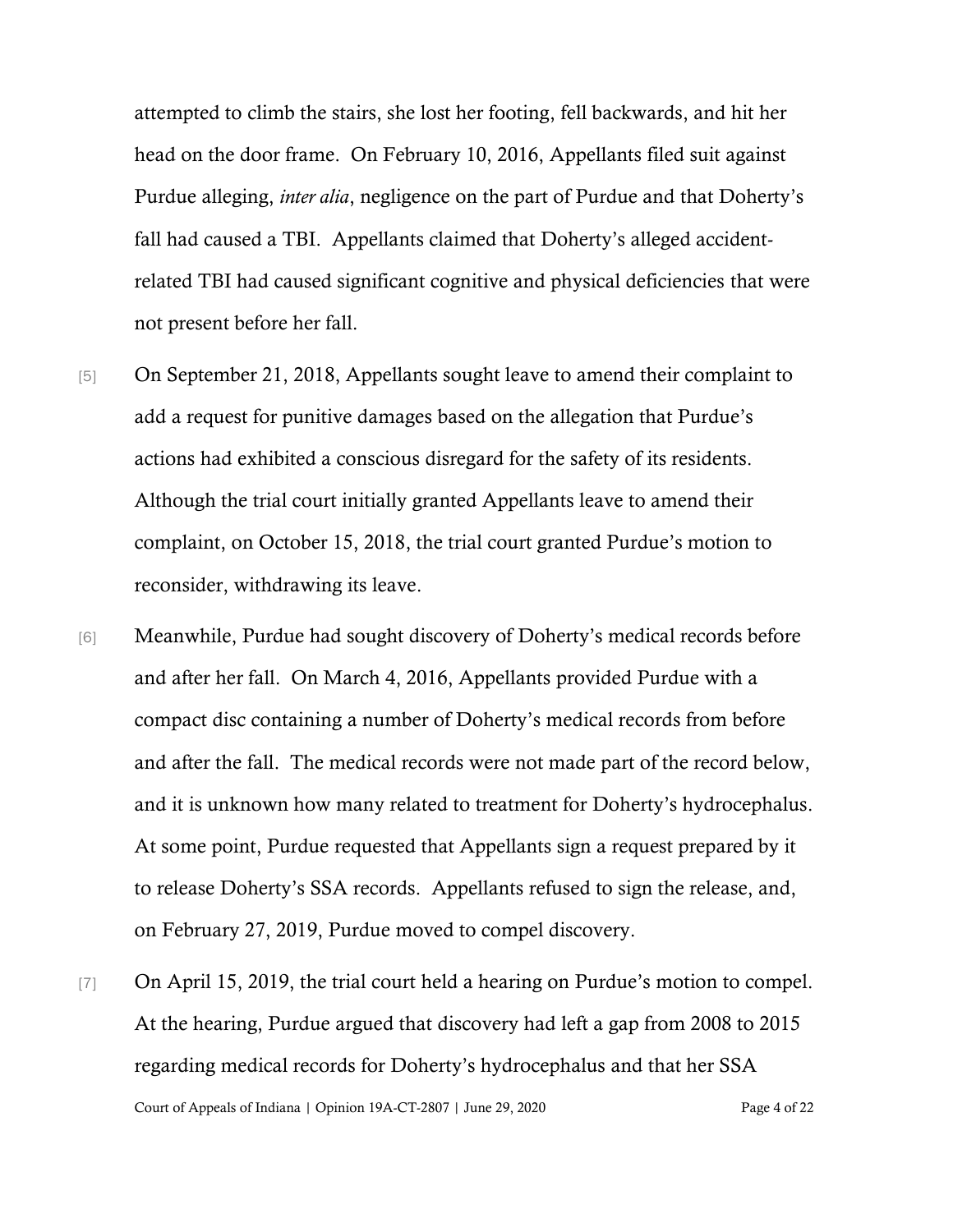records were necessary to evaluate her condition prior to and after her fall in February of 2014. Purdue also noted that Doherty herself was no longer competent to testify regarding her prior medical treatment and argued that, therefore, it was the only way to obtain the information it sought. Appellants argued that the trial court lacked the legal authority to order them to request the release of Doherty's SSA records and that they were not necessary in any event because of the medical records they had produced in March of 2016. Appellants did not admit any of those medical records at the hearing, and there is no indication of how many, if any, of them related to the treatment of Doherty's hydrocephalus. Following the hearing, the trial court granted Purdue's motion to compel discovery, ordered Purdue to modify the SSA request to limit the release of only the records necessary to fill in the gaps in Doherty's medical history, and ordered the parties to execute a confidentiality agreement.

[8] Appellants refused to comply with the trial court's order to compel, and, on July 15, 2019, Purdue petitioned for a rule to show cause why Appellants should not be held in contempt of court or, in the alternative, why they should not be sanctioned pursuant to Indiana Trial Rule 37(B). On October 29, 2019, the trial court ordered Appellants' complaint dismissed pursuant to Trial Rule 37(B)(2)(c) as a sanction for refusal to comply with the order to compel discovery.

### Discussion and Decision

Court of Appeals of Indiana | Opinion 19A-CT-2807 | June 29, 2020 Page 5 of 22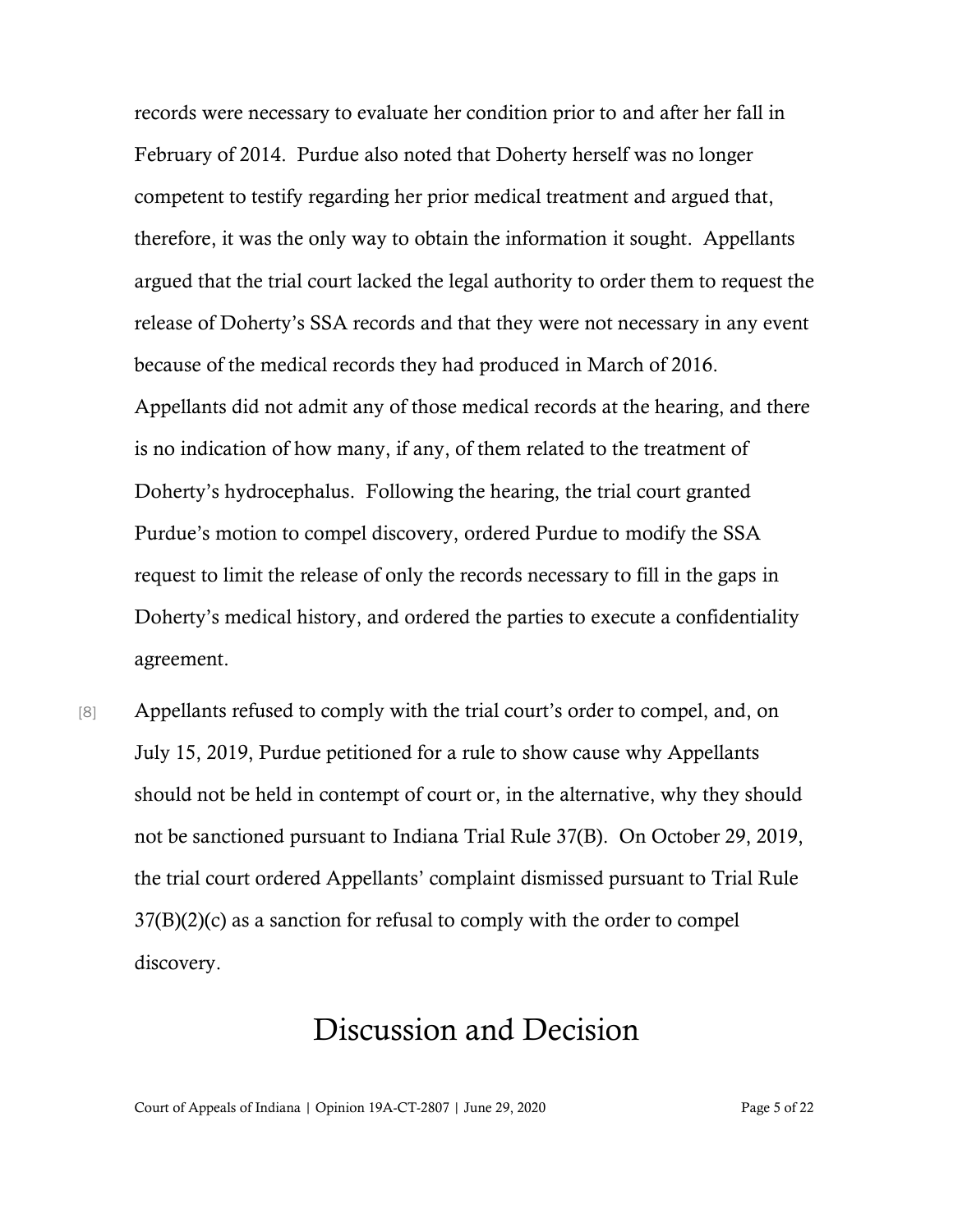# I. Whether the Trial Court Abused its Discretion in Dismissing Appellants' Complaint

[9] Appellants contend that the trial court abused its discretion in dismissing their complaint as a discovery sanction for refusing to sign a request to release Doherty's SSA records. Pursuant to Trial Rule 26(B)(1), a party "may obtain discovery regarding any matter, not privileged, which is relevant to the subjectmatter involved in the pending action whether it relates to the claim or defense of the party seeking discovery[.]" The purpose of Indiana's discovery rules is "to allow a liberal discovery procedure" for the purpose of providing litigants "with information essential to the litigation of all relevant issues, eliminate surprise and to promote settlement." *Canfield v. Sandock*, 563 N.E.2d 526, 528 (Ind. 1990). A trial court is vested with "broad discretion in ruling on issues of discovery." *Allstate Ins. Co. v. Scroghan*, 851 N.E.2d 317, 321 (Ind. App. Ct. 2006). Appellants argue that Purdue failed to establish that Doherty's SSA records were necessary and the trial court lacked the authority to order them to request their release even if they were. Appellants also argue that, even if the trial court properly ordered the production of Doherty's SSA records, dismissal was an inappropriately punitive sanction for their refusal to do so.

### A. Whether Purdue Established that Doherty's SSA Records were Necessary

[10] Appellants contend that Purdue failed to establish the need for Doherty's SSA records. When a discovery request is made, the trial court must first determine whether the information sought is relevant to the issue being tried. *Bishop v.*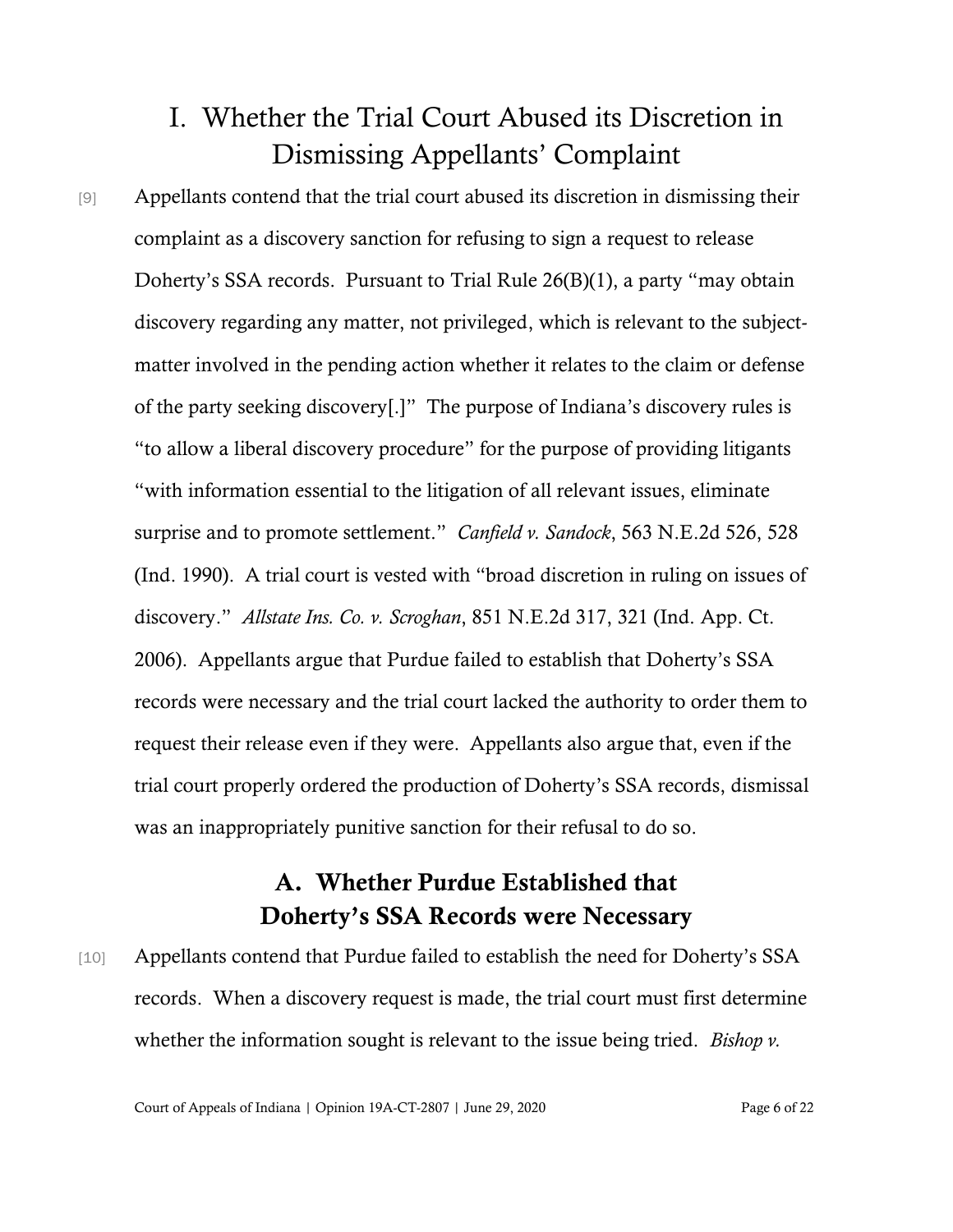*Goins*, 586 N.E.2d 905, 907 (Ind. Ct. App. 1992). If the information is not relevant, no further inquiry is necessary, and the discovery is prohibited. *Id*. The trial court, however, can also deny a discovery request for relevant material when it determines that information sufficient to prepare the case has already been exchanged or when the information sought has already been provided through prior discovery. *Coster v. Coster*, 452 N.E.2d 397, 400 (Ind. Ct. App. 1983). Because of the fact-sensitive nature of discovery issues, the trial court's decisions are clothed with a presumption of correctness on appeal. *Lucas v. Dorsey Corp.*, 609 N.E.2d 1191, 1197 (Ind. Ct. App. 1993), *trans. denied*.

- [11] Appellants did not argue below that Doherty's SSA records were not relevant, only that they were not necessary because of the medical records they had already produced. Consequently, to the extent that Appellants argue on appeal that the SSA records were not relevant, they have waived that claim for appellate review. *See, e.g.*, *Smith v. Marion Cty. Dep't of Pub. Welfare*, 635 N.E.2d 1144, 1148 (Ind. Ct. App. 1994) ("This court has determined that a party may not raise an issue for the first time on appeal."), *trans. denied*. That leaves us with the question of whether the trial court abused its discretion in determining that the SSA records were necessary.
- [12] At the hearing on the motion to compel discovery, Purdue argued that there was a gap in relevant medical records from 2008 to 2015 and noted that it had attempted to obtain additional records from Dr. Salem without success. Purdue also noted that Doherty was no longer competent to testify and personally provide more information on her medical care during the relevant time period,

Court of Appeals of Indiana | Opinion 19A-CT-2807 | June 29, 2020 Page 7 of 22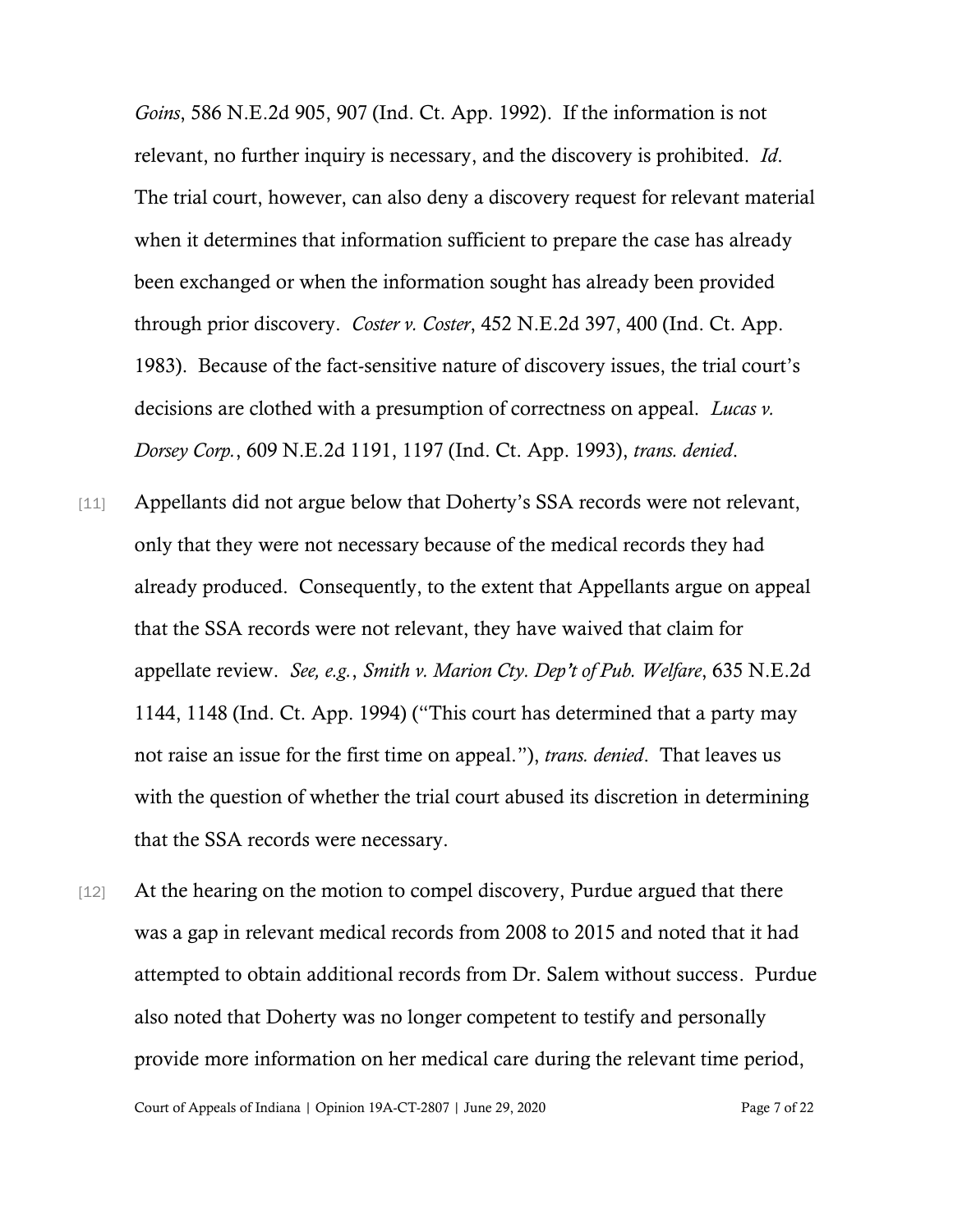arguing that that left them with no other way to obtain the information they sought. Appellants contended that the medical records they provided in March of 2016 would render production of Doherty's SSA records duplicative. None of these medical records were put into the record below, however, and Appellants did not argue, much less establish, that any of them had anything to do with the treatment or possible progression of Doherty's hydrocephalus. The trial court was free to infer from all of this, and apparently did, that there was, in fact, a gap that the already-produced records did not fill, rendering discovery of the SSA records necessary for Purdue's defense.

[13] Appellants argue that Purdue failed to establish that Doherty's SSA records were necessary to its defense because it did not introduce evidence at the motion-to-compel hearing tending to show that necessity. Appellants cite to no authority that stands for the proposition that the necessity for discovery of certain materials must be established by the introduction of evidence, and our research has failed to uncover any. It seems to us that the trial court should be able to consider the representations of the parties in such proceedings, with the parties being free to introduce evidence to support (or refute) a claim of relevance and necessity if they so desire. We believe it is worth noting that here, while Appellants contested Purdue's claim that a gap existed in Doherty's medical history, they did not point to any particular medical records or offer any other evidence to refute Purdue's claim. Given what is intended to be the informal and self-executing nature of discovery, we decline to hold that a trial court must essentially hold a full evidentiary hearing to resolve any discovery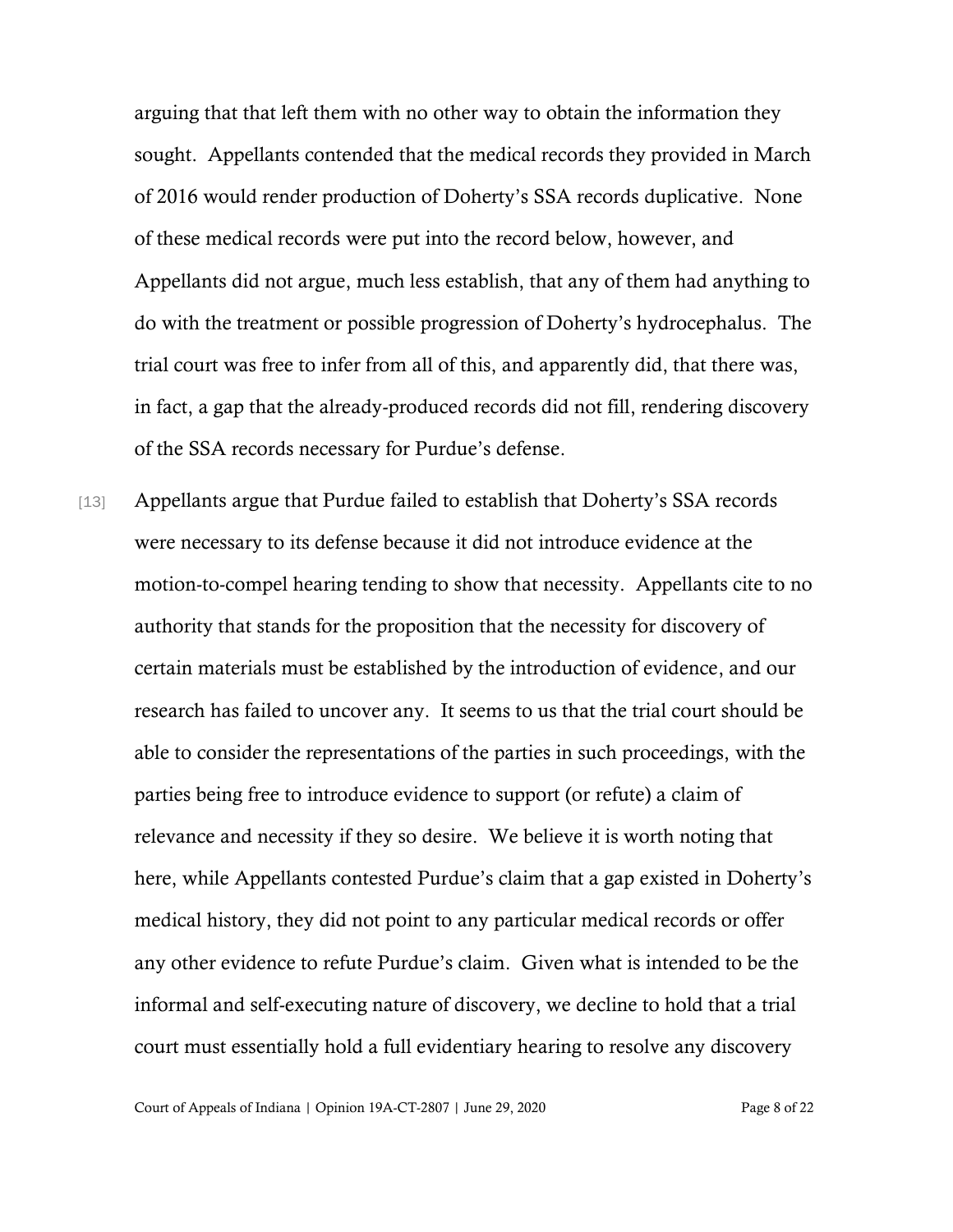dispute that arises. Under the circumstances, we conclude that the trial court did not abuse its discretion in this regard.

## B. Whether Federal Law Prevented the Trial Court from Ordering Appellants to Request the Release of Doherty's SSA Records

[14] Appellants contend that the Federal Privacy Act ("FPA") and SSA regulations do not permit the trial court to order them to request the release of Doherty's SSA records. Purdue, while acknowledging that the trial court lacked the authority to directly order SSA to release the records, contends that the trial court did, in fact, have the authority to order Appellants to request the release of the records.

#### *1. The FPA*

[15] We begin with the relevant language of the FPA, which provides, in part, as follows:

> No agency shall disclose any record which is contained in a system of records by any means of communication to any person, or to another agency, except pursuant to a written request by […] the individual to whom the record pertains, unless disclosure of the record would be […] pursuant to the order of a court of competent jurisdiction[.]

5 U.S.C. §552a(b).

[16] The first step in interpreting a statute is to determine whether the Legislature has spoken clearly and unambiguously on the point in question. When a statute is clear and unambiguous, we need not apply any rules of construction other than to require that words and phrases be taken in their plain, ordinary, and usual sense.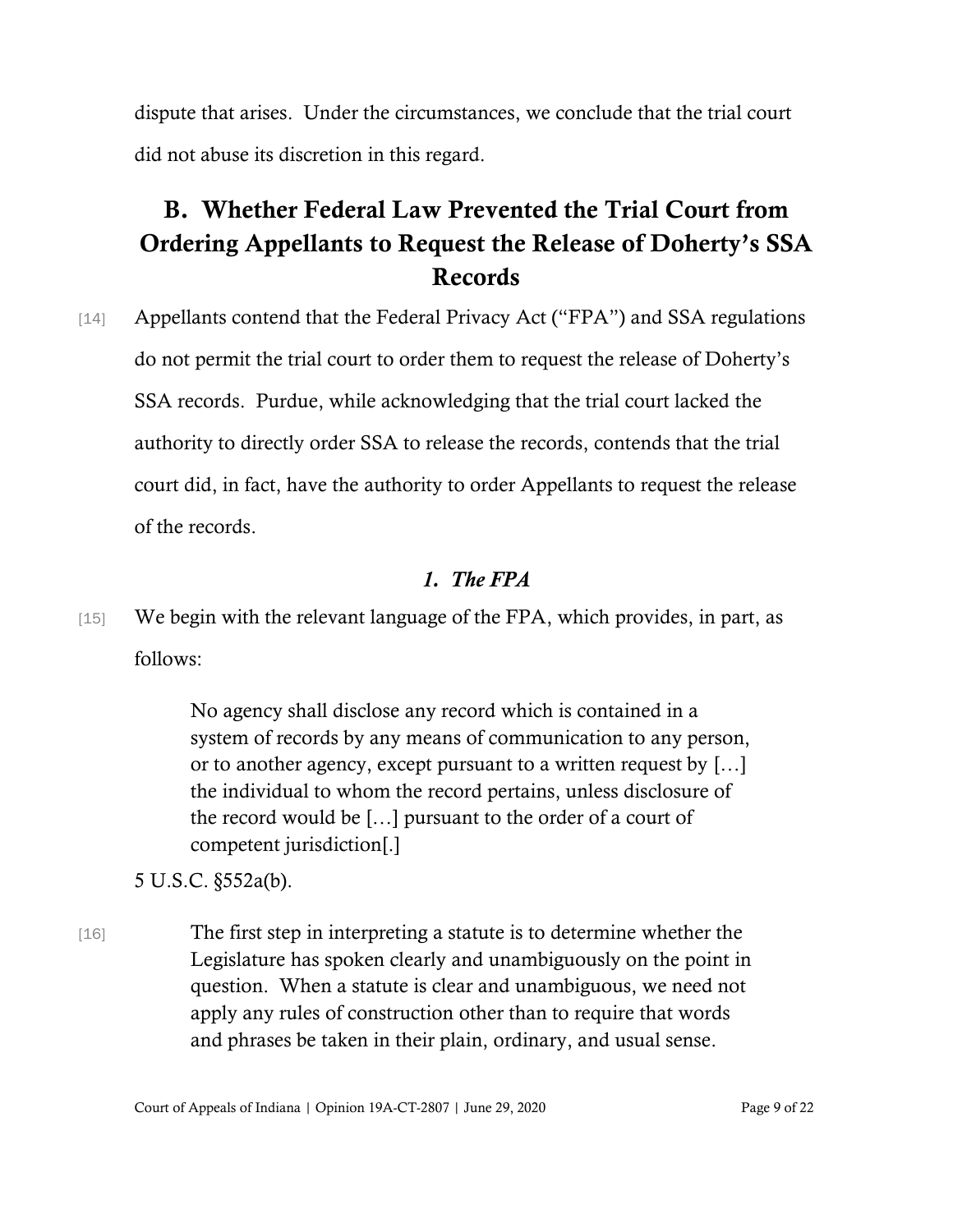Clear and unambiguous statutes leave no room for judicial construction.

*City of Carmel v. Steele*, 865 N.E.2d 612, 618 (Ind. 2007).

- [17] Although it is undisputed that the FPA prevents the Marion Superior Court from directly ordering SSA to release Doherty's records, it does not address the situation presented by this case, where the trial court has ordered Doherty to request their release. It is well-settled that "it is just as important to recognize what a statute does not say as it is to recognize what it does say. A court may not read into a statute that which is not the expressed intent of the legislature." *Herron v. State*, 729 N.E.2d 1008, 1010 (Ind. Ct. App. 2000) (citation omitted), *trans. denied*. Congress's intent, as expressed by the plain language of the FPA, does not prohibit a state court from ordering a party to request the release the party's SSA records.
- [18] That said, Appellants do not actually claim that ordering a party to request the release of its SSA records is explicitly barred by the FPA, arguing instead that such an order is essentially the same thing as a direct order to the SSA to release them. We cannot agree. While a state trial court may not directly order the SSA to release records, it *can* unquestionably order a party within its jurisdiction to comply with a discovery order, which is what occurred here. While both procedures could lead to essentially the same result, that does not mean that they are equivalent.
- [19] The court in *Rodriguez v. IBP, Inc.*, 243 F.3d 1221 (10<sup>th</sup> Cir. 2001), *cert. denied*, drew the same conclusion in a case with closely analogous facts. In that case,

Court of Appeals of Indiana | Opinion 19A-CT-2807 | June 29, 2020 Page 10 of 22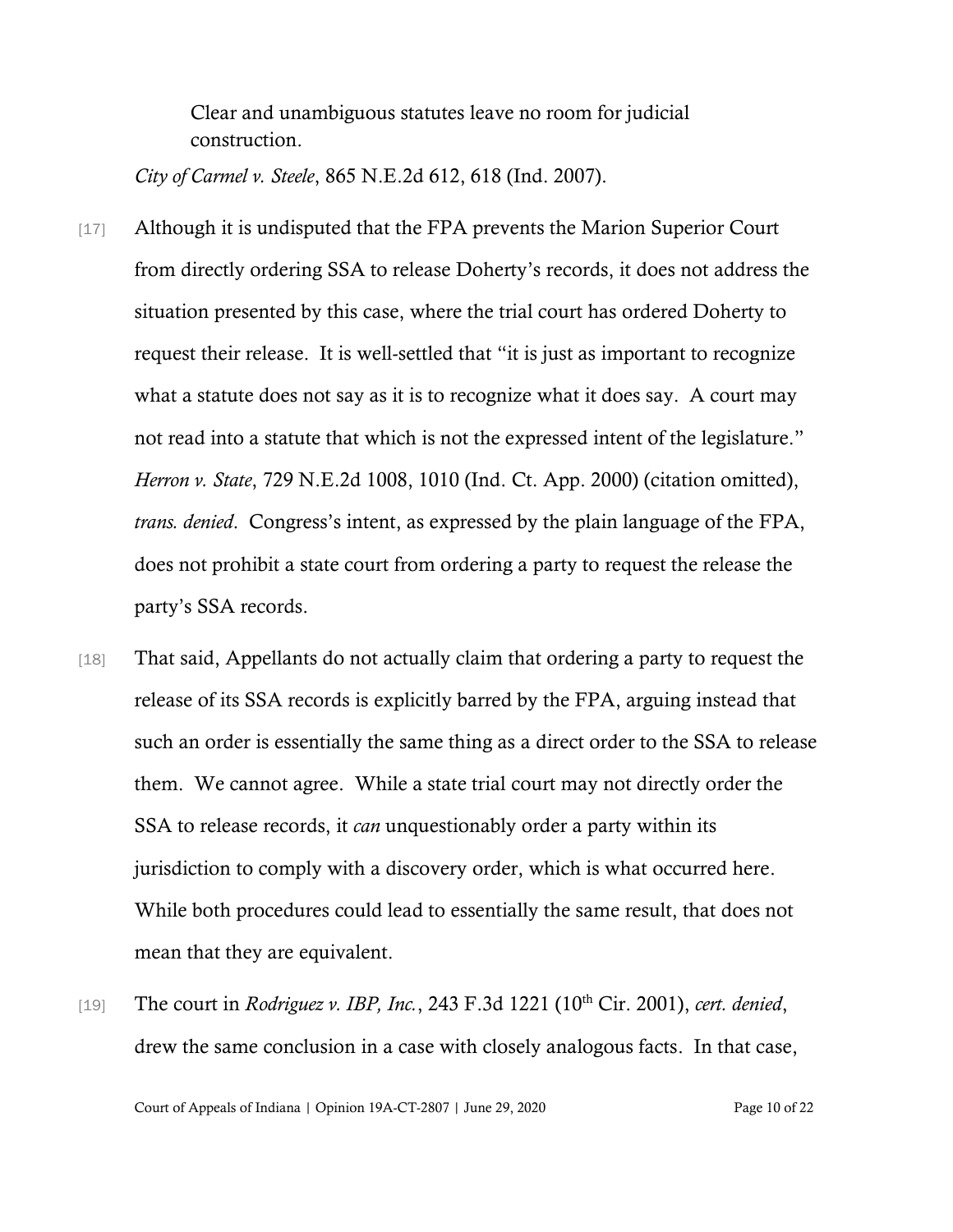Rodriguez sued his former employer IBP for alleged retaliatory discharge after he was injured on the job. *Id*. at 1224. Shortly before trial, IBP became aware that Rodriguez had been receiving disability benefits and sought production of his SSA records. *Id*. at 1225. Rodriguez did not produce the records before trial, which ended with a jury verdict in his favor and an award of damages. *Id*. IBP filed a post-trial motion seeking an order requiring Rodriguez to request the release of his SSA records, which it hoped to use to reduce the award of damages. *Id*. The district court granted IBP's motion, and when Rodriguez failed to execute the request for the records, it found him in contempt. *Id*.

[20] Rodriguez argued on appeal that the district court did not have the authority to order him to request the release of his SSA records, citing to 42 U.S.C. §1306(a), which provides, in part, that

[n]o disclosure of any [...] record [...] obtained at any time by the Secretary or by any officer or employee of the Department of Health and Human Services in the course of discharging the duties of the Secretary under this chapter […] shall be made except as the Secretary may by regulations prescribe[.]

The Tenth Circuit Court of Appeals noted that subsection (b) of the same statute, along with 20 C.F.R. §401.100(a), permitted release of an individual's SSA records with the individual's consent and concluded that the district court did, in fact, have the authority to order Rodriguez to provide that consent. *Rodriguez*, 243 F.3d at 1230 (citing *United States ex rel. Woodard v. Tynan*, 776 F.2d 250, 252 (10th Cir. 1985) (*en banc*) (concluding that federal district courts have the authority to order defendants to request release of their records from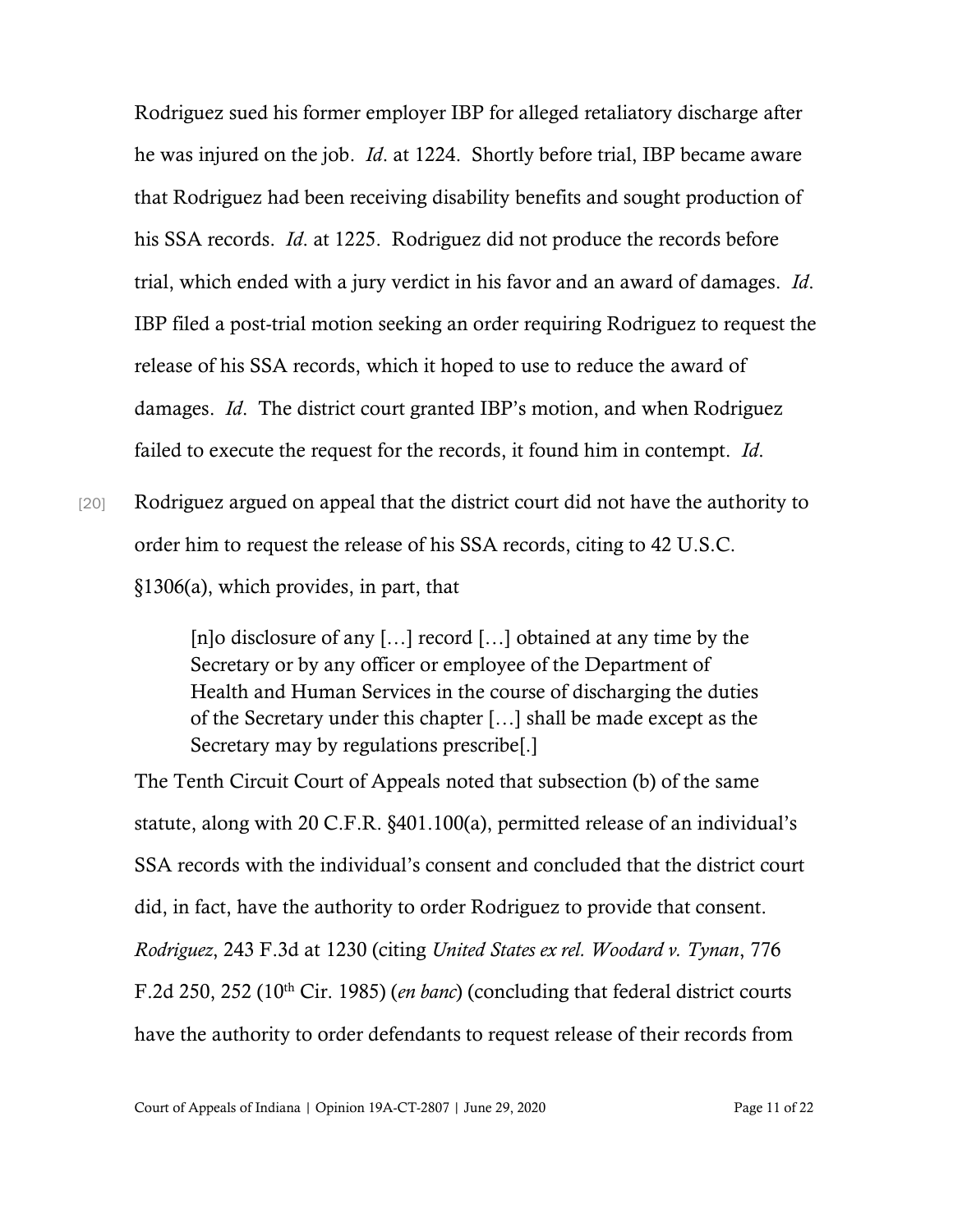parties maintaining them so defendants can comply with discovery obligations)).

[21] The *Rodriguez* court drew the same distinction we draw today:

Rodriguez claims the Social Security Administration regulations do not allow a district court to order the release of Social Security records. The regulation governing orders from the court, however, does not apply in this case because the order directed Rodriguez to sign a release. The district court did not order the Social Security Administration directly to release the records.

*Rodriguez*, 243 F.3d at 1230 n.5. We agree with the *Rodriguez* court that ordering a party to comply with discovery is not the same thing as ordering the SSA to release records, even if the result is the same.

Court of Appeals of Indiana | Opinion 19A-CT-2807 | June 29, 2020 Page 12 of 22 [22] Appellants also argue that a trial court cannot order a party to request the release of SSA records because such a request would not be "voluntary." We disagree and think, in fact, that it is something of a misnomer to characterize the compelled production of Doherty's SSA records as involuntary, given that Appellants themselves put Doherty's medical history in issue. This court has recognized that the right to privacy, "like any other right that resides in an individual, may be waived or lost. It is waived by express or implied consent and lost by a course of conduct which estops its assertion." *Cont'l Optical Co. v. Reed*, 119 Ind. App. 643, 649, 86 N.E.2d 306, 309 (1949). As an illustration of this principle in action, the Indiana Supreme Court has concluded that "when a patient who is a party to a lawsuit places his mental or physical condition in issue, he has done an act which is so incompatible with an invocation of the physician-patient privilege as to that condition that he has impliedly waived the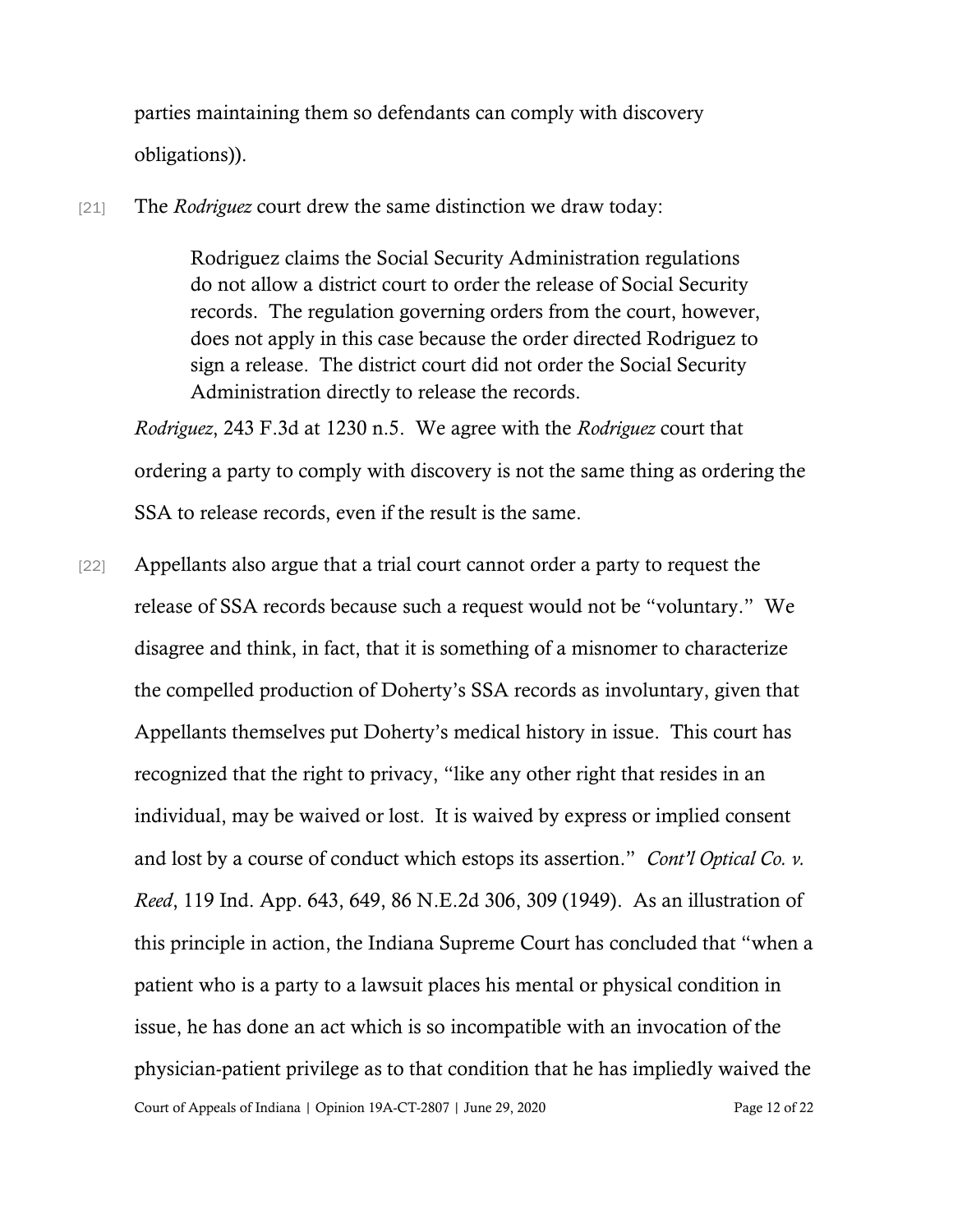privilege to that extent." *Canfield v. Sandock*, 563 N.E.2d 526, 529 (Ind. 1990). We find the holding of *Canfield* to be equally applicable to the asserted privacy right in this case. Consequently, we conclude that Appellants cannot withhold materials relevant to Doherty's medical history on the basis that their production would be "involuntary" when they themselves put her medical history in issue.

[23] Appellants nonetheless draw our attention to two federal cases that they claim stand for the proposition that a request for the release of SSA records must be voluntary. Neither case stands for this proposition. When the court in *Wheeler v. City of Orlando*, 2008 WL 5111244 (M.D. Fla. 2008), concluded that Orlando was not entitled to an order to request the release of Wheeler's SSA records, it was on the basis that the records would be "duplicative under [the] circumstances[,]" not because the request would have been involuntary. *Id*. at \*3. Similarly, the court in *In re Becker*, 2010 WL 3119903 (Bankr. W.D. Tex. 2010), declined to order the release of SSA records, also not because such a release would have been involuntary but, rather, because the party seeking them "ha[d] not demonstrated the relevancy of the information sought through the waivers, nor shown cause that further compelled disclosure of […] SSA information [wa]s necessary." *Id*. at \*4. *Wheeler* and *Becker* do not help Appellants.

#### *2. Federal Preemption Doctrine*

[24] Appellants also argue that the federal preemption doctrine prevents the trial court from ordering them to request the release of Doherty's SSA records.

Court of Appeals of Indiana | Opinion 19A-CT-2807 | June 29, 2020 Page 13 of 22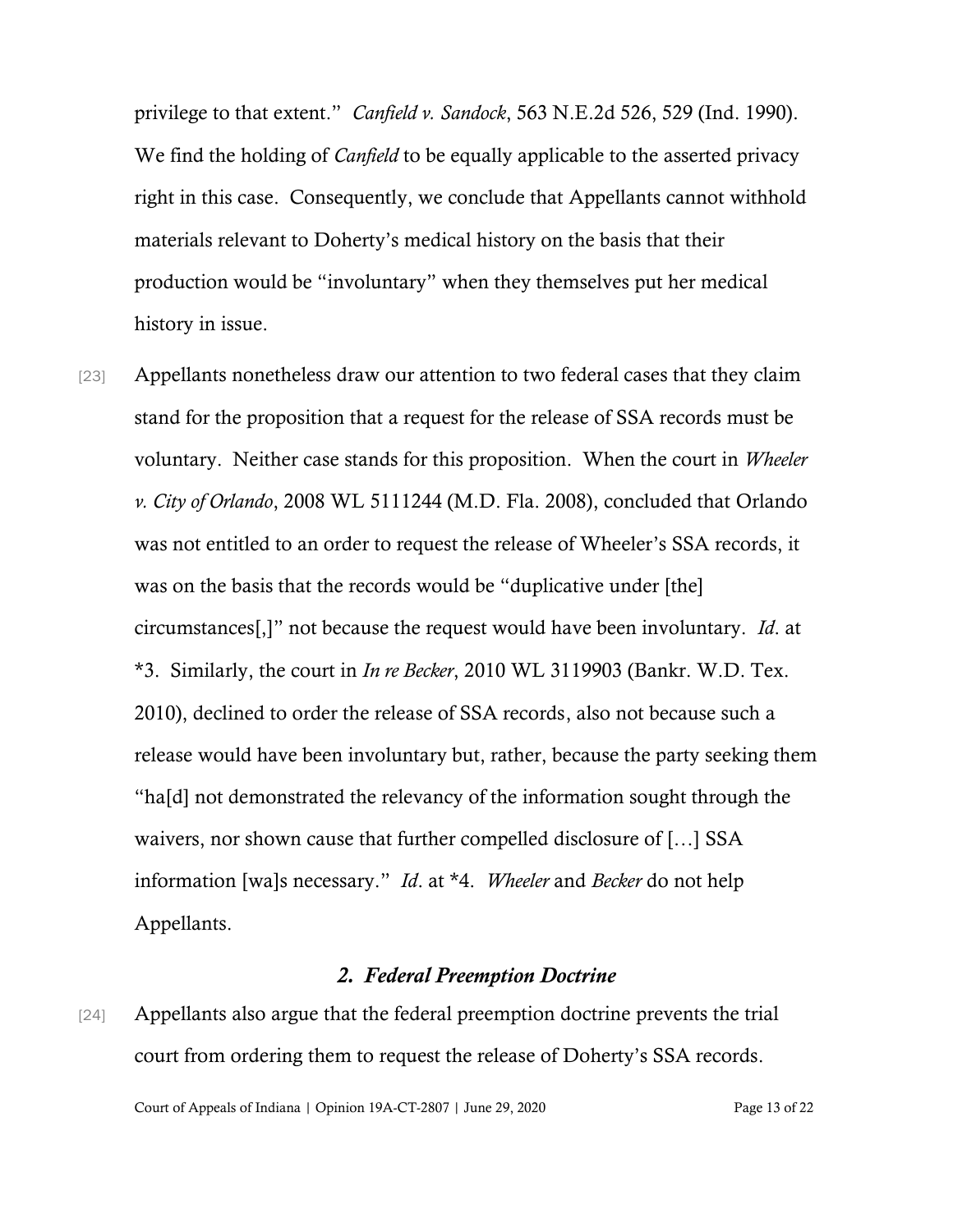Appellants contend that the trial court's order to execute the release conflicted with federally-mandated protections against the unwanted disclosure of SSA records and circumvented the allegedly-mandatory federal procedure for obtaining such records via an order from a court of competent jurisdiction. Pursuant to the federal preemption doctrine, state laws that interfere with, or are contrary to, federal law are invalidated. *Kuehne v. United Parcel Serv., Inc.*, 868 N.E.2d 870, 873 (Ind. Ct. App. 2007). "By the same token, a cardinal rule of preemption analysis is the 'starting presumption that Congress d[id] not intend to supplant state law.'" *Id*. (quoting *New York State Conf. of Blue Cross & Blue Shield Plans v. Travelers Ins. Co.*, 514 U.S. 645, 654 (1995)) (brackets in *Kuehne*). "Moreover, the presumption against preemption takes on added significance 'where federal law is said to bar state action in fields of traditional state regulation.'" *Id*. (quoting *New York State Conf. of Blue Cross & Blue Shield Plans*, 514 U.S. at 654).

[25] The doctrine of federal preemption has three branches: (1) express preemption, where a statute expressly defines the scope of its preemptive effect; (2) field preemption, where a pervasive scheme of federal regulation makes it reasonable to infer that Congress intended exclusive federal regulation of the area; and (3) conflict preemption, where it is impossible to comply with both federal and state law, "or where state law stands as an obstacle to the accomplishment and execution of federal purposes and objectives." *Id*. "Put another way, congressional intent to preempt state law can be found in the explicit language of a statute, implied from the existence of a comprehensive regulatory scheme,

Court of Appeals of Indiana | Opinion 19A-CT-2807 | June 29, 2020 Page 14 of 22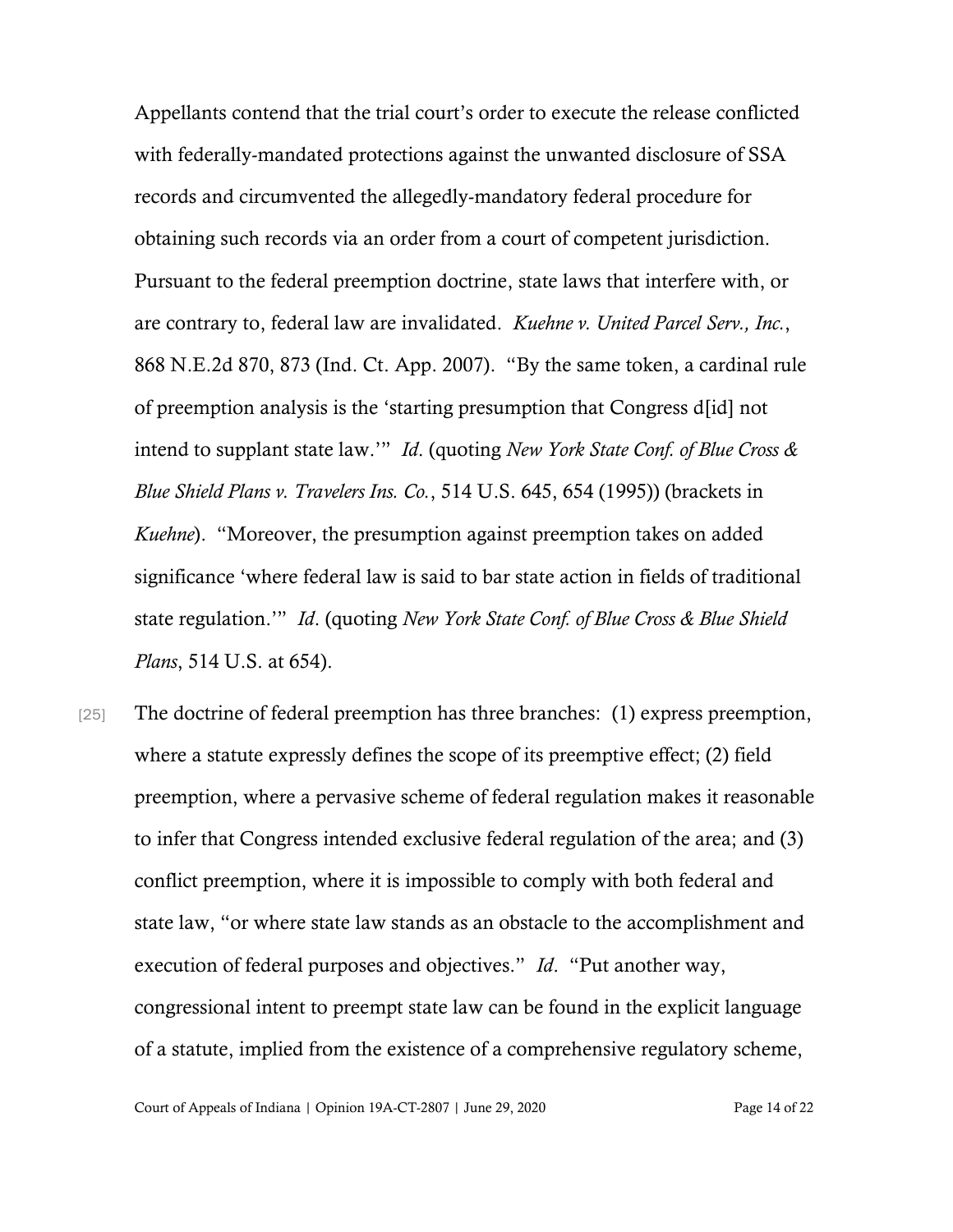or inferred when the state law in question directly conflicts with a federal law or stands as an obstacle to achievement of federal objectives. *Id.* (citing *Silkwood v. Kerr-McGee Corp.*, 464 U.S. 238 (1984)). "'The question, at bottom, is one of statutory intent, and we accordingly begin with the language employed by Congress and the assumption that the ordinary meaning of that language accurately expresses the legislative purpose.'" *Micronet, Inc. v. Ind. Util. Reg. Comm'n*, 866 N.E.2d 278, 288 (Ind. Ct. App. 2007) (quoting *Morales v. Trans World Airlines, Inc.*, 504 U.S. 374, 383 (1992) (internal quotation marks and citations omitted)), *trans. denied*.

- [26] As mentioned, the FPA provides for the release of SSA records pursuant to a written request by the individual to whom the record pertains or an order from a court of competent jurisdiction. 5 U.S.C. § 552a(b). As for express preemption, it does not apply here because section 552a does not explicitly prevent state courts from ordering litigants to request release of SSA records. The same missing language (or lack of any other language indicating that Congress intended to exclusively regulate the field) fatally undermines Appellants' field-preemption argument.
- [27] Appellants, however, focus primarily on their conflict-preemption claim, arguing that allowing the Marion Superior Court to order them to authorize the release of Doherty's SSA records "nullifies the purpose for which these regulations exist[,]" which is to "protect these sensitive documents from public disclosure in civil litigation where their confidentiality cannot be guaranteed." Appellants' Br. p. 26. We do not believe that a court order to request the

Court of Appeals of Indiana | Opinion 19A-CT-2807 | June 29, 2020 Page 15 of 22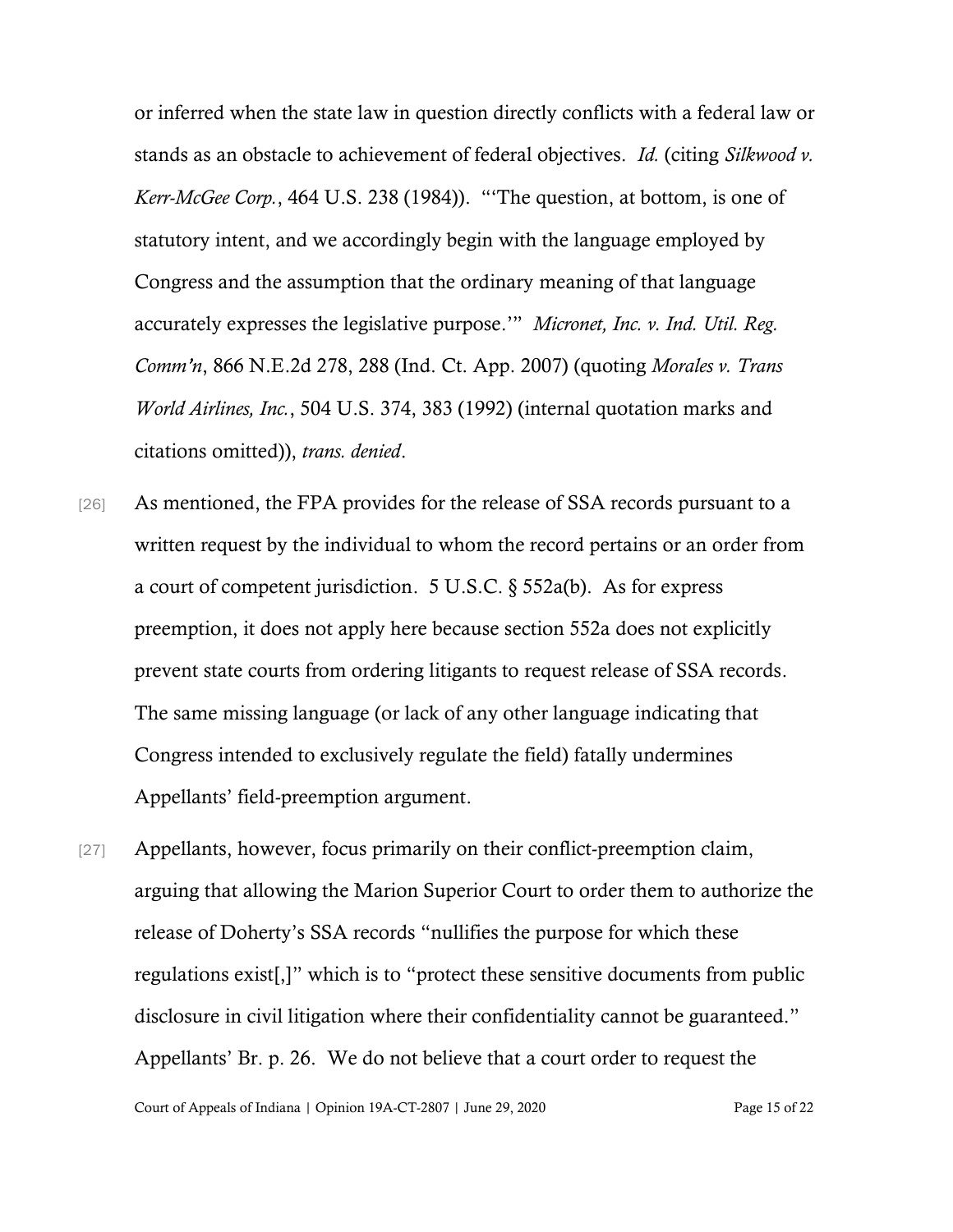release of SSA records does any such thing. While the clear intent of Congress in enacting the FPA was to protect sensitive documents from unwarranted disclosure, that protection is not without limits, with the FPA itself including two procedures through which records can be released, one of which is when the relevant individual requests it. We cannot agree that using a statutory method to secure the release of SSA documents thwarts the purpose of the very statute in which it appears.

[28] Appellants draw our attention to *In re Beck's Superior Hybrids, Inc. v. Monsanto Co. et al.*, 940 N.E.2d 352 (Ind. Ct. App. 2011), which stands for the proposition that parties may not use the Indiana Trial Rules to accomplish discovery where that discovery is exclusively governed by methods provided by federal law. *Id*. at 367–68. While the holding in *Beck's Superior Hybrid* might have relevance in this case if an order from a court of competent jurisdiction (*i.e*., a federal court) were the only way to secure the release of SSA records, that is not the case. As mentioned, Purdue is seeking to obtain Doherty's SSA records via a request from her to release them, which is also a procedure permitted by the FPA and is not equivalent to seeking a court order. Our opinion in *Beck's Superior Hybrids* does not help Appellants.

#### *3. Use of SSA Records in Civil Cases*

[29] Appellants also argue that federal law prohibits the release of SSA records for use in civil cases, citing to 20 C.F.R. §401.180. Section 401.180, however, only applies to the release of SSA records pursuant to an order from a court of competent jurisdiction: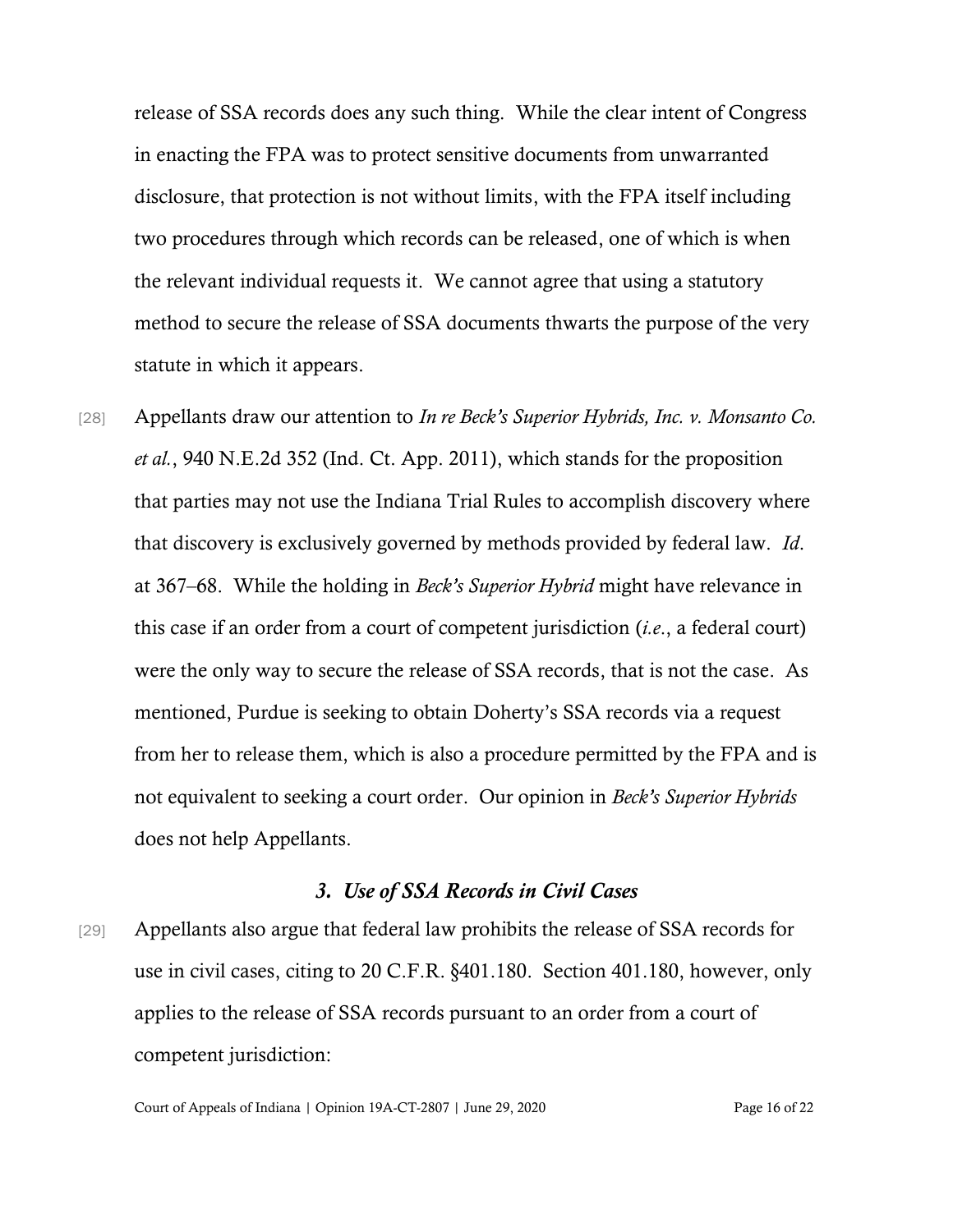We disclose information in compliance *with an order of a court of competent jurisdiction* if—

(1) another section of this part specifically allows such disclosure, or

(2) SSA, the Commissioner of Social Security, or any officer or employee of SSA in his or her official capacity is properly a party in the proceeding, or

(3) disclosure of the information is necessary to ensure that an individual who is accused of criminal activity receives due process of law in a criminal proceeding under the jurisdiction of the judicial branch of the Federal government.

20 C.F.R. §401.180(e) (emphasis added). Because Purdue did not seek the release of Doherty's SSA records via a direct court order, this regulation has no bearing on this case.

### C. Dismissal as a Sanction

[30] Appellants contend that even if the trial court did not abuse its discretion in ordering them to request a release of Doherty's SSA records, ordering the dismissal of their complaint as a sanction was unduly punitive. We will reverse a trial court's decision regarding sanctions imposed for violating a discovery order issued pursuant to Indiana Trial Rule 37(B)(2)(c) only for an abuse of discretion. *Marshall v. Woodruff*, 631 N.E.2d 3, 5 (Ind. Ct. App. 1994). A discovery sanction is an abuse of discretion "if it is clearly against the logic and circumstances before the court, or when the trial court has misinterpreted the law." *Prime Mortg. USA, Inc. v. Nichols*, 885 N.E.2d 628, 649 (Ind. Ct. App. 2008).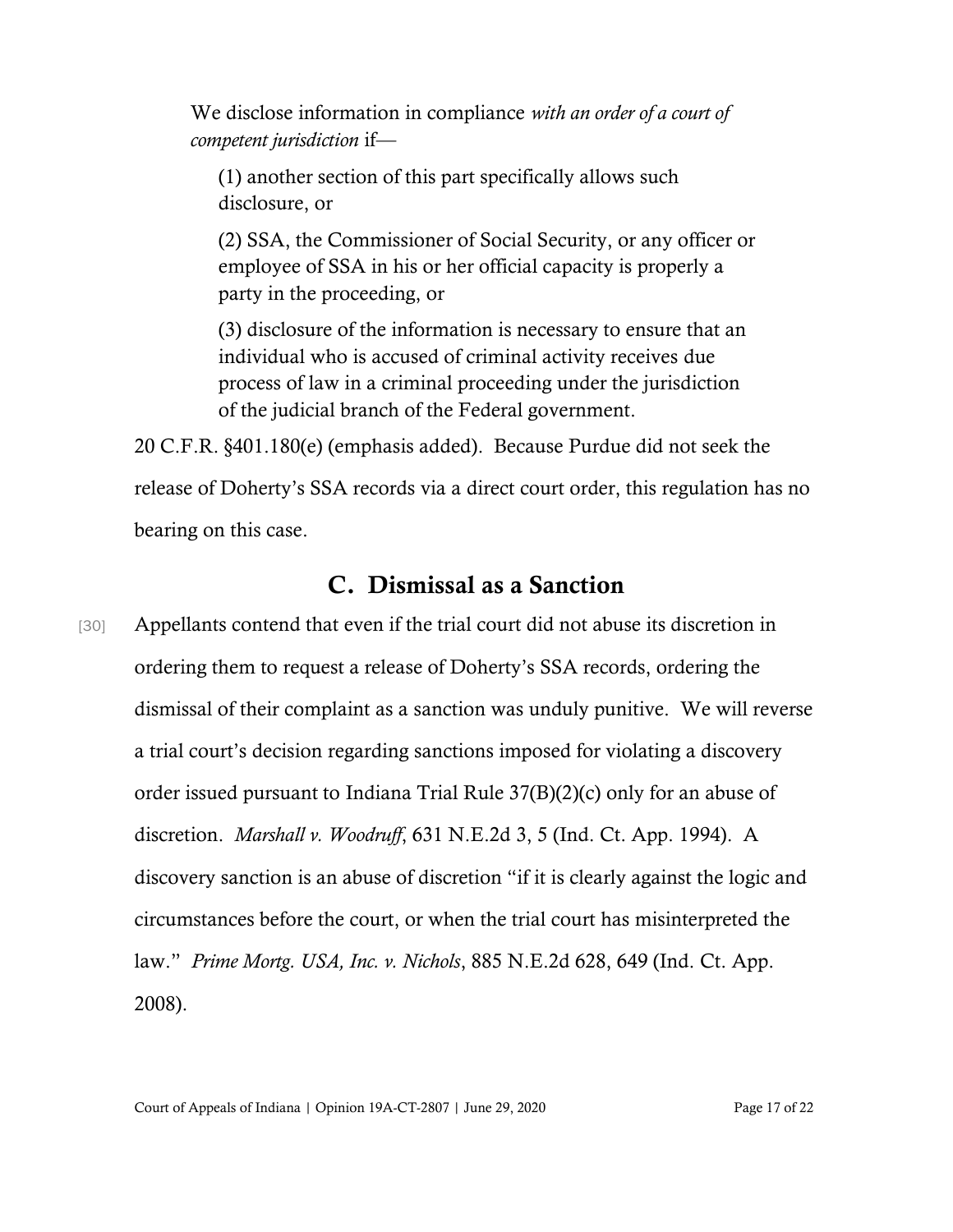[31] Discovery matters are fact-sensitive by nature and, therefore, a trial court's ruling "is cloaked with a strong presumption of correctness on appeal." *Scroghan*, 851 N.E.2d at 323. "Trial [Court] Judges stand much closer than an appellate court to the currents of litigation pending before them, and they have a correspondingly better sense of which sanctions will adequately protect the litigants in any given case." *Whitaker v. Becker*, 960 N.E.2d 111, 115 (Ind. 2012). "Absent clear error and resulting prejudice, the trial court's determination with respect to violations and sanctions should not be overturned." *Carter v. Robinson*, 977 N.E.2d 448, 455 (Ind. Ct. App. 2012), *trans. denied*. In determining whether a sanction is just, we recognize that Indiana "has a marked judicial deference for deciding disputes on their merits and for giving parties their day in court, especially in cases involving material issues of fact, substantial amounts of money, or weighty policy determinations." *Prime Mortg.*, 885 N.E.2d at 649.

[32] As the Indiana Supreme Court has stated,

The purpose of the discovery rules is to allow for minimal trial court involvement and to promote liberal discovery. Although concealment and gamesmanship were once accepted as part and parcel of the adversarial process, we have unanimously declared that such tactics no longer have any place in our system of justice. Today, the purpose of pretrial discovery is to make a trial less a game of blindman's bluff and more a fair contest with the basic issues and facts disclosed to the fullest practicable extent.

In service of that goal, Indiana Trial Rule 37(B)(2)(c) expressly provides that a trial court may impose sanctions, including outright dismissal of the case or default judgment, if a party fails to comply with an order to compel discovery. As the U.S. Supreme

Court of Appeals of Indiana | Opinion 19A-CT-2807 | June 29, 2020 Page 18 of 22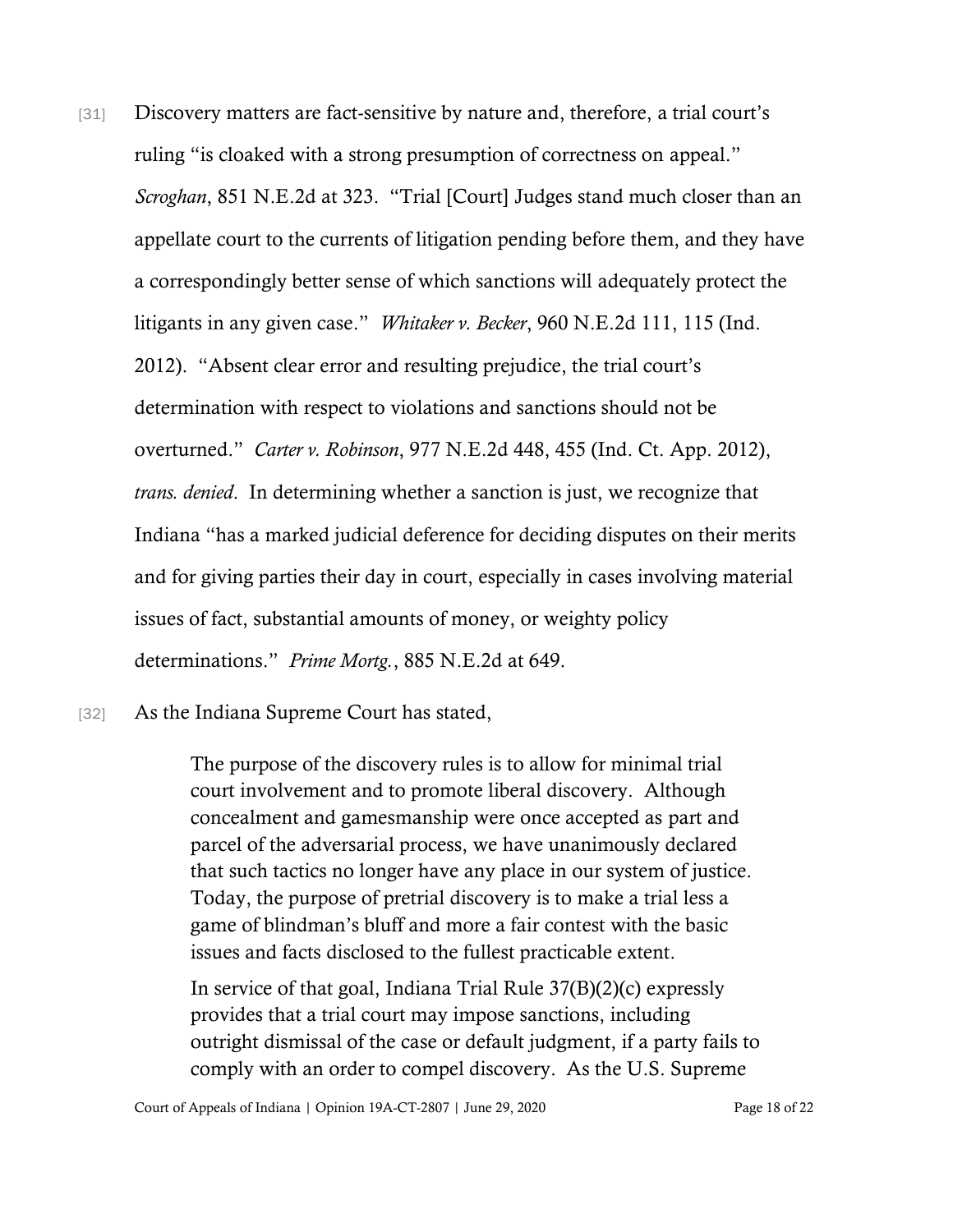Court has explained, the purpose of sanctioning discovery violations is "not merely to penalize those whose conduct may be deemed to warrant such a sanction, but to deter those who might be tempted to such conduct in the absence of such a deterrent." *Nat'l Hockey League v. Metro. Hockey Club, Inc.*, 427 U.S. 639, 643, 96 S. Ct. 2778, 49 L. Ed. 2d 747 (1976).

*Whitaker*, 960 N.E.2d at 115 (partially cleaned up).

- [33] Under the circumstances of this case, we conclude that Appellants have failed to establish an abuse of discretion in this regard. Appellants failed to produce Doherty's SSA records when they were requested, forcing Purdue to seek and obtain an order to compel discovery from the trial court. Appellants then violated the order to compel when they still refused to produce Doherty's SSA records. Dismissal has often been upheld as an appropriate sanction in similar cases, and we see nothing in the record to suggest that this case is materially different. *See, e.g.*, *Peters v. Perry*, 877 N.E.2d 498, 499 (Ind. Ct. App. 2007) (concluding that default judgment was appropriate sanction where plaintiff refused to answer interrogatories and violated order to compel response); *Pfaffenberger v. Jackson Cty. Reg'l Sewer Dist*., 785 N.E.2d 1180, 1184–85 (Ind. Ct. App. 2003) (same); *Wozniak v. N. Ind. Pub. Serv. Co.*, 620 N.E.2d 33, 36 (Ind. Ct. App. 1993) (concluding that default judgment was appropriate sanction where plaintiff refused to comply with requests for production and violated order to compel), *trans. denied*.
- Court of Appeals of Indiana | Opinion 19A-CT-2807 | June 29, 2020 Page 19 of 22 [34] If anything, the need for dismissal is even more compelling in this case, as Appellants refused to comply with the order to compel despite the order being limited to only those records necessary to fill in the gaps in Doherty's medical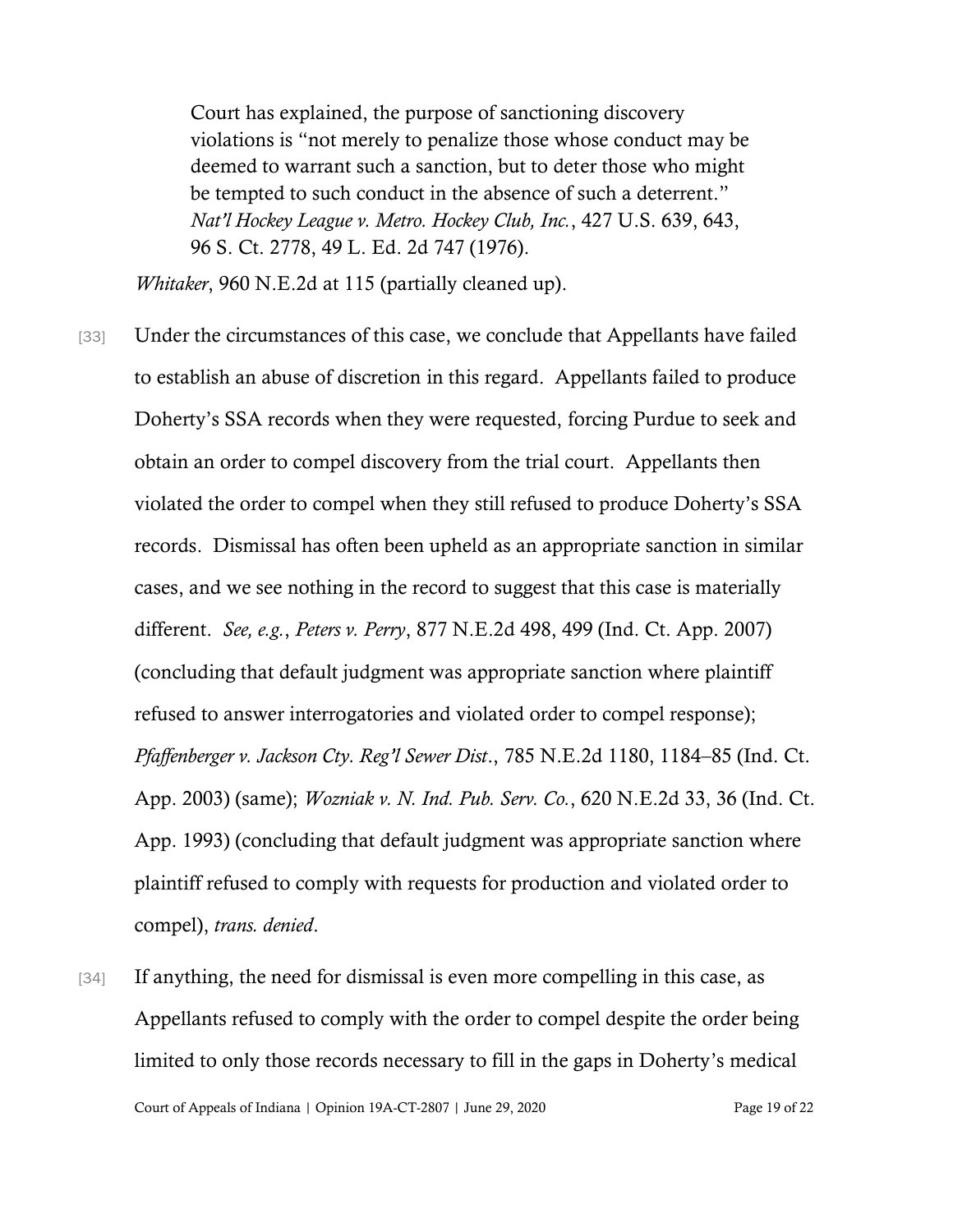history and including an order for the parties to execute a confidentiality agreement. It seems to us that the trial court went out of its way to strike an appropriate balance between protecting Doherty's privacy interests and Purdue's interest in being able to effectively defend itself against Appellants' claims. That effort, however, still did not result in Appellants' compliance. Under the circumstances, we cannot say that the trial court's dismissal of Appellants claim amounts to an abuse of discretion.

[35] Appellants contend that the trial court should have imposed a lesser sanction for their noncompliance with its motion to compel, such as a small monetary sanction, or, in the alternative, should have granted its motion to certify its challenge to the order for interlocutory appeal. We note that a trial court is under no obligation to impose a lesser sanction before ordering dismissal pursuant to Trial Rule 37. *Bankmark of Fla., Inc. v. Star Fin. Card Servs., Inc.*, 679 N.E.2d 973, 978 (Ind. Ct. App. 1997). Appellants nonetheless contend that either of their suggested approaches would have allowed them to obtain appellate review<sup>1</sup> of the trial court's motion to compel without jeopardizing their claim. While this may be true, the point of the sanctions is to punish the party who violates discovery orders and deter future violations. *See Whitaker*, 960 N.E.2d at 115. In the end, imposing a sanction that a recalcitrant party requests for their convenience does not strike us as much of a sanction.

<sup>&</sup>lt;sup>1</sup> Even if the trial court had certified the challenge for interlocutory appeal, we still would have had to accept jurisdiction, by no means a foregone conclusion.

Court of Appeals of Indiana | Opinion 19A-CT-2807 | June 29, 2020 Page 20 of 22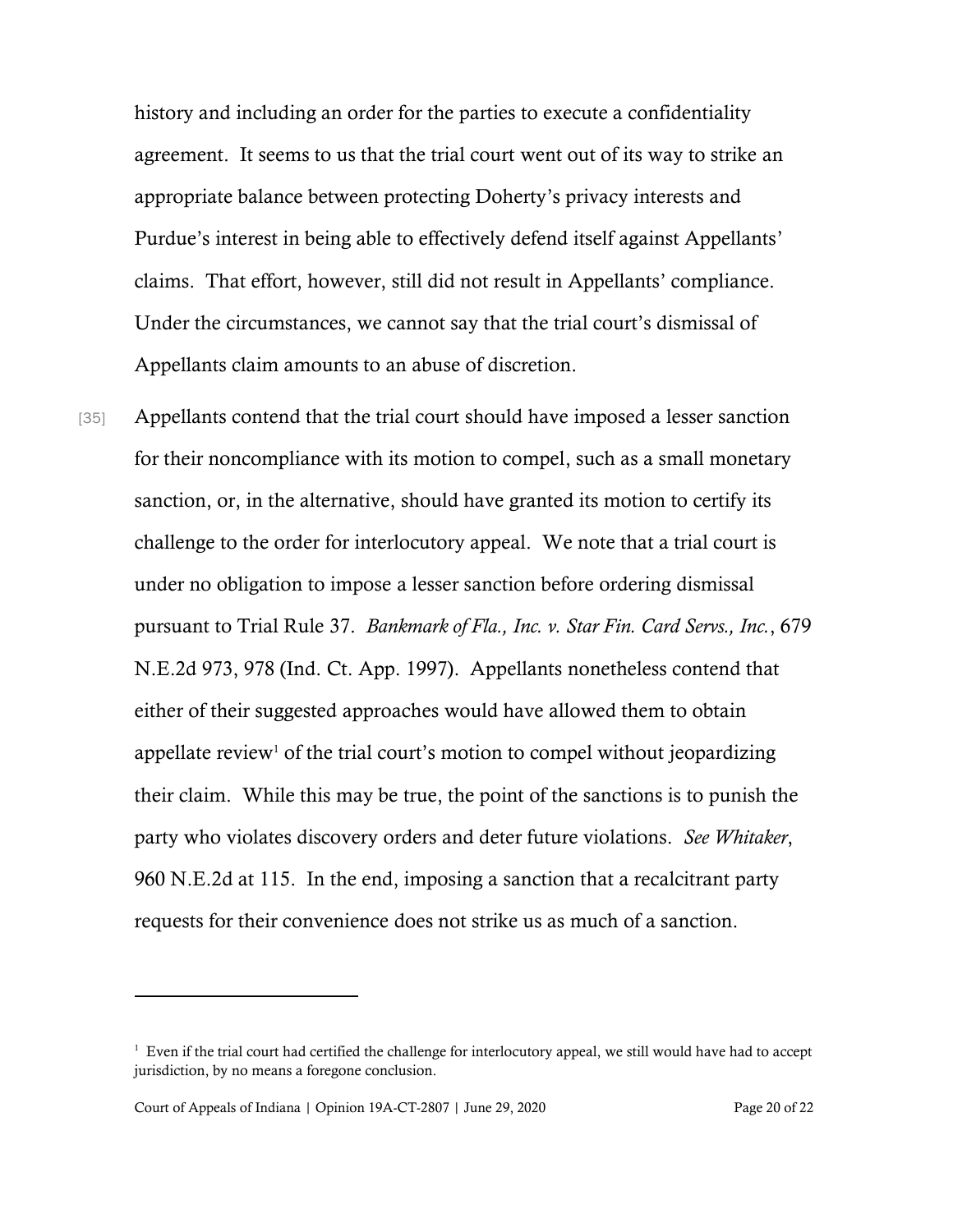### II. The Motion to Amend Complaint

[36] Finally, Appellants contend that the trial court abused its discretion in ultimately denying their September 21, 2018, motion to amend their complaint to add a claim for punitive damages based on the allegation that Purdue's actions had exhibited a conscious disregard for the safety of its residents. In light of our affirmance of the trial court's dismissal of Appellants' claim as a sanction for the violation of a discovery order, this claim is moot. "[W]hen we are unable to provide effective relief upon an issue, the issue is deemed moot, and we will not reverse the trial court's determination 'where absolutely no change in the status quo will result.'" *Jones v. State*, 847 N.E.2d 190, 200 (Ind. Ct. App. 2006) (citation omitted), *trans. denied*. Even if we were to determine that the trial court abused its discretion in denying Appellants' leave to amend their complaint, such a determination would have no effect on the trial court's dismissal, which was based on Appellants' completely-unrelated refusal to produce Doherty's SSA records.

## Conclusion

[37] We conclude that (1) the trial court did not abuse its discretion in determining that Doherty's SSA records were discoverable, (2) neither relevant federal law nor the federal preemption doctrine prevented the trial court from ordering Appellants to request their release, and (3) the trial court did not abuse its discretion in dismissing Appellants' claim as a sanction for refusing to comply with its order to request their release. We further conclude that Appellants'